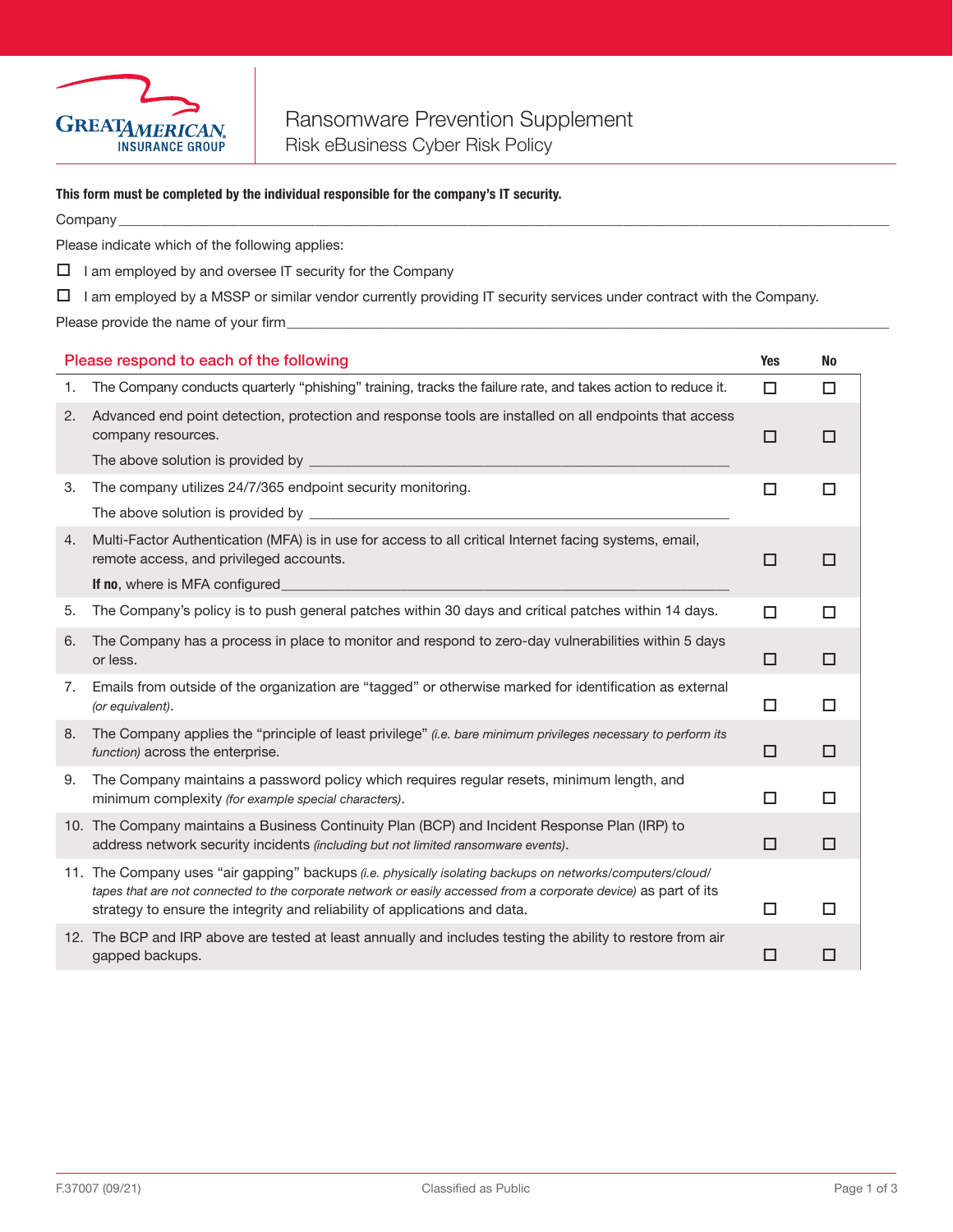## Fraud Warnings

Alabama, Arkansas, District of Columbia, Louisiana, Maryland, New Mexico, Rhode Island, West Virginia: Any person who knowingly *(or willfully)\** presents a false or fraudulent claim for payment of a loss or benefit or knowingly *(or willfully)\** presents false information in an application for insurance is guilty of a crime and may be subject to fines and confinement in prison. *\*Applies in MD Only.*

Colorado: It is unlawful to knowingly provide false, incomplete, or misleading facts or information to an insurance company for the purpose of defrauding or attempting to defraud the company. Penalties may include imprisonment, fines, denial of insurance and civil damages. Any insurance company or agent of an insurance company who knowingly provides false, incomplete, or misleading facts or information to a policyholder or claimant for the purpose of defrauding or attempting to defraud the policyholder or claimant with regard to a settlement or award payable from insurance proceeds shall be reported to the Colorado Division of Insurance within the Department of Regulatory Agencies.

Florida and Oklahoma: Any person who knowingly and with intent to injure, defraud, or deceive any insurer files a statement of claim or an application containing any false, incomplete, or misleading information is guilty of a felony *(of the third degree)\**. *\*Applies in FL Only.*

Kansas: Any person who, knowingly and with intent to defraud, presents, causes to be presented or prepares with knowledge or belief that it will be presented to or by an insurer, purported insurer, broker or any agent thereof, any written, electronic, electronic impulse, facsimile, magnetic, oral, or telephonic communication or statement as part of, or in support of, an application for the issuance of, or the rating of an insurance policy for personal or commercial insurance, or a claim for payment or other benefit pursuant to an insurance policy for commercial or personal insurance which such person knows to contain materially false information concerning any fact material thereto; or conceals, for the purpose of misleading, information concerning any fact material thereto commits fraud.

Kentucky, New York, Ohio, Pennsylvania: Any person who knowingly and with intent to defraud any insurance company or other person files an application for insurance or statement of claim containing any materially false information or conceals for the purpose of misleading, information concerning any fact material thereto commits a fraudulent insurance act, which is a crime and subjects such person to criminal and civil penalties *(not to exceed five thousand dollars and the stated value of the claim for each such violation)\**. *\*Applies in NY Only.*

Maine, Tennessee, Virginia, Washington: It is a crime to knowingly provide false, incomplete or misleading information to an insurance company for the purpose of defrauding the company. Penalties *(may)\** include imprisonment, fines and denial of insurance benefits. \**Applies in ME Only.*

New Jersey: Any person who includes any false or misleading information on an application for an insurance policy is subject to criminal and civil penalties.

**Oregon:** Any person who knowingly and with intent to defraud or solicit another to defraud the insurer by submitting an application containing a false statement as to any material fact may be violating state law.

Puerto Rico: Any person who knowingly and with the intention of defrauding presents false information in an insurance application, or presents, helps, or causes the presentation of a fraudulent claim for the payment of a loss or any other benefit, or presents more than one claim for the same damage or loss, shall incur a felony and, upon conviction, shall be sanctioned for each violation by a fine of not less than five thousand dollars (\$5,000) and not more than ten thousand dollars (\$10,000), or a fixed term of imprisonment for three (3) years, or both penalties. Should aggravating circumstances [be] present, the penalty thus established may be increased to a maximum of five (5) years, if extenuating circumstances are present, it may be reduced to a minimum of two (2) years.

## Consent to Communications

By signing below you consent to receive cyber risk threat intelligence updates and other cyber risk related loss prevention/risk management advisories from us.